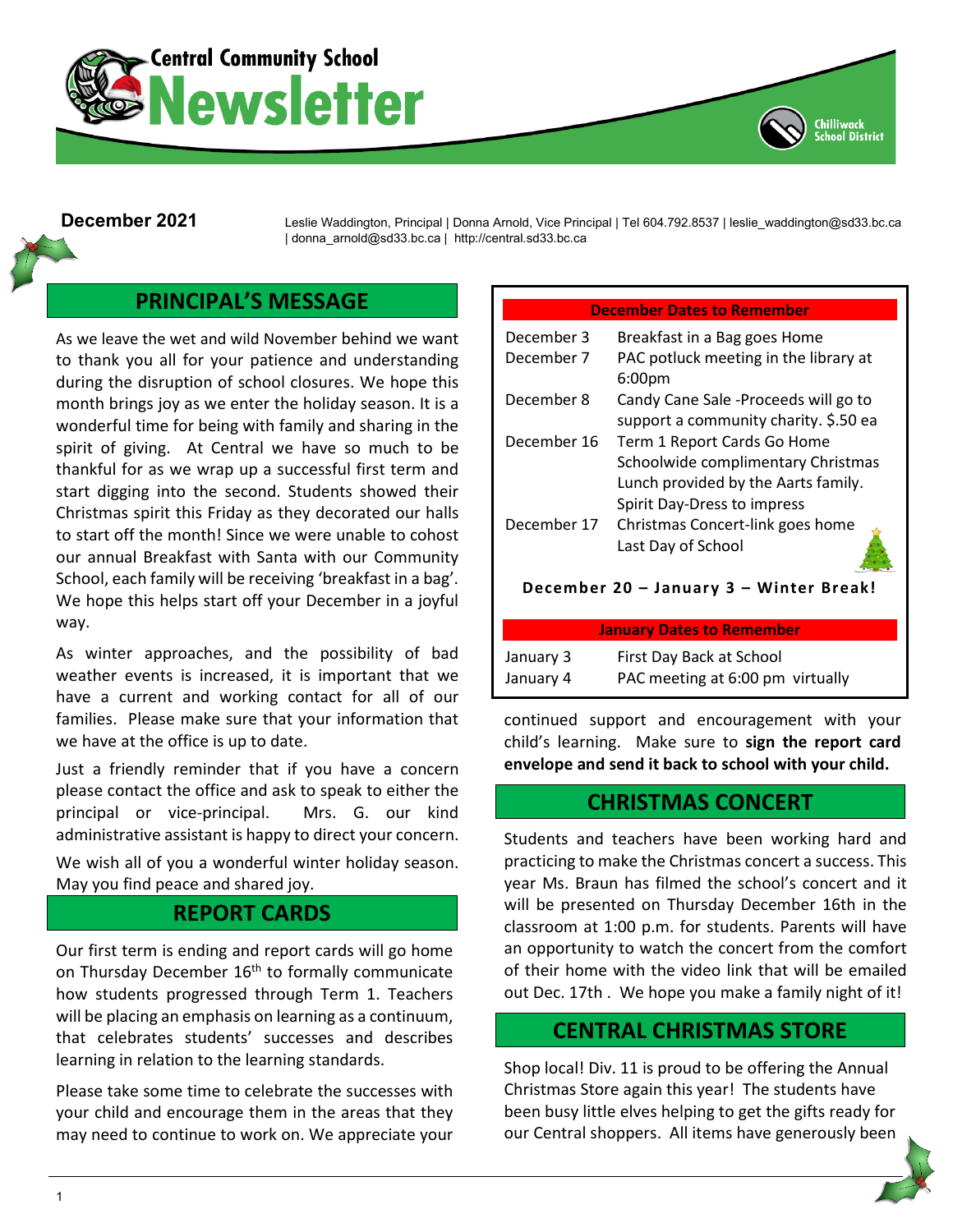donated by friends and family over the course of the year and will be available to purchase for a twoonie (\$2.00). Gifts will be wrapped and labelled so the students can place them under the tree for their loved ones. The store will be open Monday December 13th until Wednesday December 15th.

# **WEATHER & WEAR**

Please make sure your child has an appropriate jacket and boots, as we will continue to play outside for recess and lunch if it is just drizzling/lightly raining or snowing.

# **STAFFING UPDATE**

We are sadly saying goodbye to Mrs. Coombs. We wish her the very best as she moves on to her new school. Thank you Mrs.Coombs for your dedicated work with our students.

We are so happy to welcome Ms. Slevin onto our staff. She has been with us this year in a temporary contract, but now she will be continuing with us as part of our permanent staffing.

# **HOCKEY TICKETS**

#### **Want to go to a Chilliwack Chiefs game?**

There is room for up to 10 tickets for one game. All games are at the Chilliwack Coliseum. You need to be doubled vaccinated to attend. First come first serve. Games are on Wednesdays, Fridays, Saturdays and **Sundays** 

Times are 7pm start for most. (5pm for a few) There are tickets from now until March 19th.

#### Please contact Savannah Notenbomer

[savannah\\_notenbomer@sd33.bc.ca](mailto:savannah_notenbomer@sd33.bc.ca) to arrange your tickets for a game.

## **THANK YOU!**

Thank you to the Goldwing Road Riders club for their donation of hats and mittens, and to Lynn a former parent for the hand knit scarf donation. A big thank you to Mount Cheam Lions Club for more warm scarves and hats. Thank you to the Dogwood Monarch Lions, and our Community School for the Breakfast in a Bag. As well, we want to give a big thank you to the Aarts Family for their complimentary Christmas lunch they are providing for all students. We also want to thank The Harvest Café, for supporting us with cookies for our Kindergarten/Parent community walk. Thank you to Cannex Building Supplies who donated a free ticket for every student fora ride on the downtown Ferris Wheel.

#### **INCLEMENT WEATHER GUIDELINES**

Inclement weather conditions such as freezing rain, significant snowfall or high wind can occur during the fall and winter months. In such conditions, decisions on the opening or closure of school district facilities are made by the Superintendent of Schools in consultation with management and supervisory staff who have checked first-hand on the driving conditions and general condition of buildings.

While service to students and parents is a priority and schools will be kept open as much as is reasonably possible, student and staff safety is the primary consideration.

**In the event of extreme weather conditions, parents are urged to check the School District website [www.sd33.bc.ca](http://www.sd33.bc.ca/) or tune into radio stations STAR FM (98.3 FM), THE DRIVE (89.5 FM), to receive up-to-date information on school closures.** Please do NOT rely on calling your child's school directly.

In the event that there is inclement weather but the school remains open, it is the parent's decision, based on their assessment of the relative safety of travel conditions, as to whether or not their children attend school.

# **LOST & FOUND**

Our lost and found is overflowing with items. We do ask the children to check, however if your child is missing a favourite hoody or other item of clothing, please have look in the bin that will be outside Dec. 16th. All unclaimed items will be sent to the Community Cupboard on the last day of school before Winter Break- Dec. 17<sup>th</sup>.

## **PARENT INVOLVEMENT**

If you have a child at Central, you are a member of Central's PAC (Parent Advisory Council). We encourage you to get involved as much as possible – one of the key